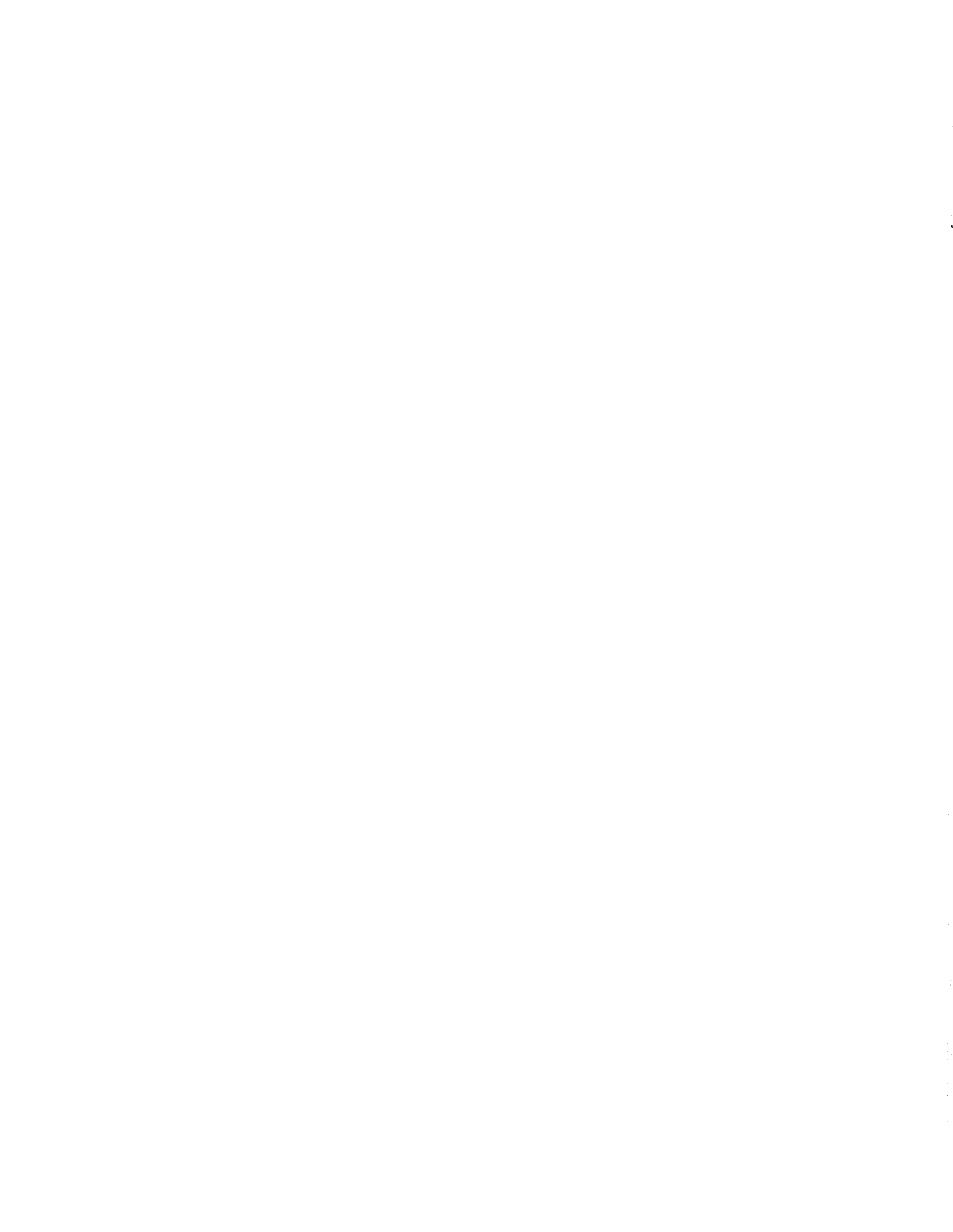## Final Safety Assessment Summary

### 1 Crash History

A safety analysis was conducted as part of the overall Environmental Assessment (EA) for the Arapahoe Road/I-25 interchange. This effort considered three years of crash data within the study area. The study area encompasses mainline I-25 from mile point (MP) 195.63 to MP 198.83 which includes the interchanges at Dry Creek Road, Arapahoe Road and Orchard Road. In addition, seventeen intersections along Arapahoe Road, Yosemite Street and Clinton Street are included as part of the study area. The crash data used for the state highway roadways in this analysis were provided by CDOT's Safety and Traffic Engineering Office while the non-state highway roadways were provided by the City of Centennial and the City of Greenwood Village. When the crash data was compiled for this analysis, the available three year analysis period for the state highway roadways was January 2006 – December 2008 while the three year analysis period for the non-state highway roadways was January 2007 – December 2009. Of note, nearly all of the crash data for I-25 is for a time period after construction was complete for the T-REX project.

### 1.1 Interstate 25 Crash History

Along I-25 from just south of Dry Creek Road to just north of Orchard Road, there were 637 crashes during the three-year study period. This total includes mainline I-25 crashes and the ramp crashes but not the crashes that occurred at the ramp terminals. Of the crashes on this segment of I-25, there was one fatal crash and 81 injury crashes. The remaining 555 crashes were property damage (PDO) only crashes. **Table 1** shows the three interchanges within the study area and the crash totals for each interchange segment within the overall freeway study segment.

|                                      |                                | <b>Date</b>     |             | $\frac{0}{0}$ | <b>Number of Crashes</b> |               |       |  |
|--------------------------------------|--------------------------------|-----------------|-------------|---------------|--------------------------|---------------|-------|--|
| <b>Interchange</b><br><b>Segment</b> | <b>Mile Point</b><br>To / From | To / From       | <b>AADT</b> | <b>Trucks</b> | <b>PDO</b>               | <b>Injury</b> | Fatal |  |
| Dry Creek                            | $195.63 - 196.66$              | $01/06 - 12/08$ | 153,100     | $\tau$        | 130                      | 18            |       |  |
| Arapahoe                             | $196.67 - 197.73$              | $01/06 - 12/08$ | 179,500     | 6             | 246                      | 22            |       |  |
| Orchard                              | $197.74 - 198.83$              | $01/06 - 12/08$ | 201,900     | 5             | 179                      | 41            |       |  |

#### Table 1. Interchange Crash Totals

AADT = Average Annual Daily Traffic PDO = Property Damage Only

**Figure 1** shows the Safety Performance Function (SPF) diagram for the three interchange areas along I-25. This diagram can be used to gauge a freeway's relative safety performance in comparison to similar roadway facilities. If the level of safety predicted by the SPF will represent a normal or expected number of crashes at a specific level of Average Annual Daily Traffic (AADT) along a highway segment, then the degree of deviation from the norm can be stratified to represent specific levels of safety.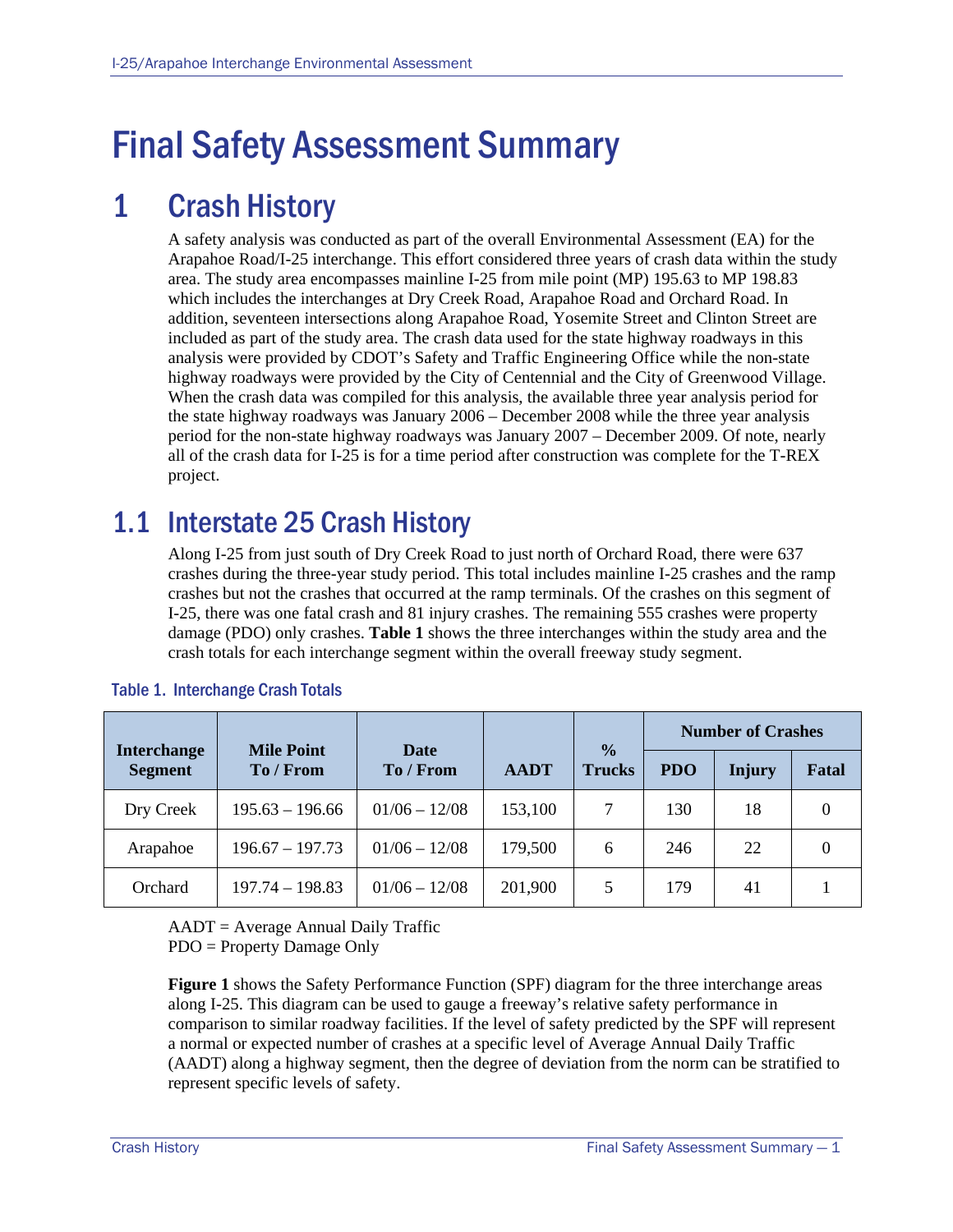LOSS-I – Indicates low potential for crash reductions

LOSS-II – Indicates better than expected safety performance

LOSS-III – Indicates less than expected safety performance

LOSS-IV – Indicates high potential for crash reduction

As this figure shows, all three interchange areas show average or better than expected safety performance when compared to similar facilities. Of note, CDOT has not developed a SPF for 10 lane freeways, so the 8-lane freeway SPF chart was used in this analysis.





### 1.2 Intersection Crash History

In addition to CDOT, the City of Centennial and the City of Greenwood Village provided detailed crash data for the individual arterial intersections in the study area. **Table 2** shows the crash data for each of the intersections evaluated in this study. A large enough crash data set is not yet available for the time period after the completion of the interim interchange improvements (completed in 2010) on Arapahoe Road to complete reliable safety analysis.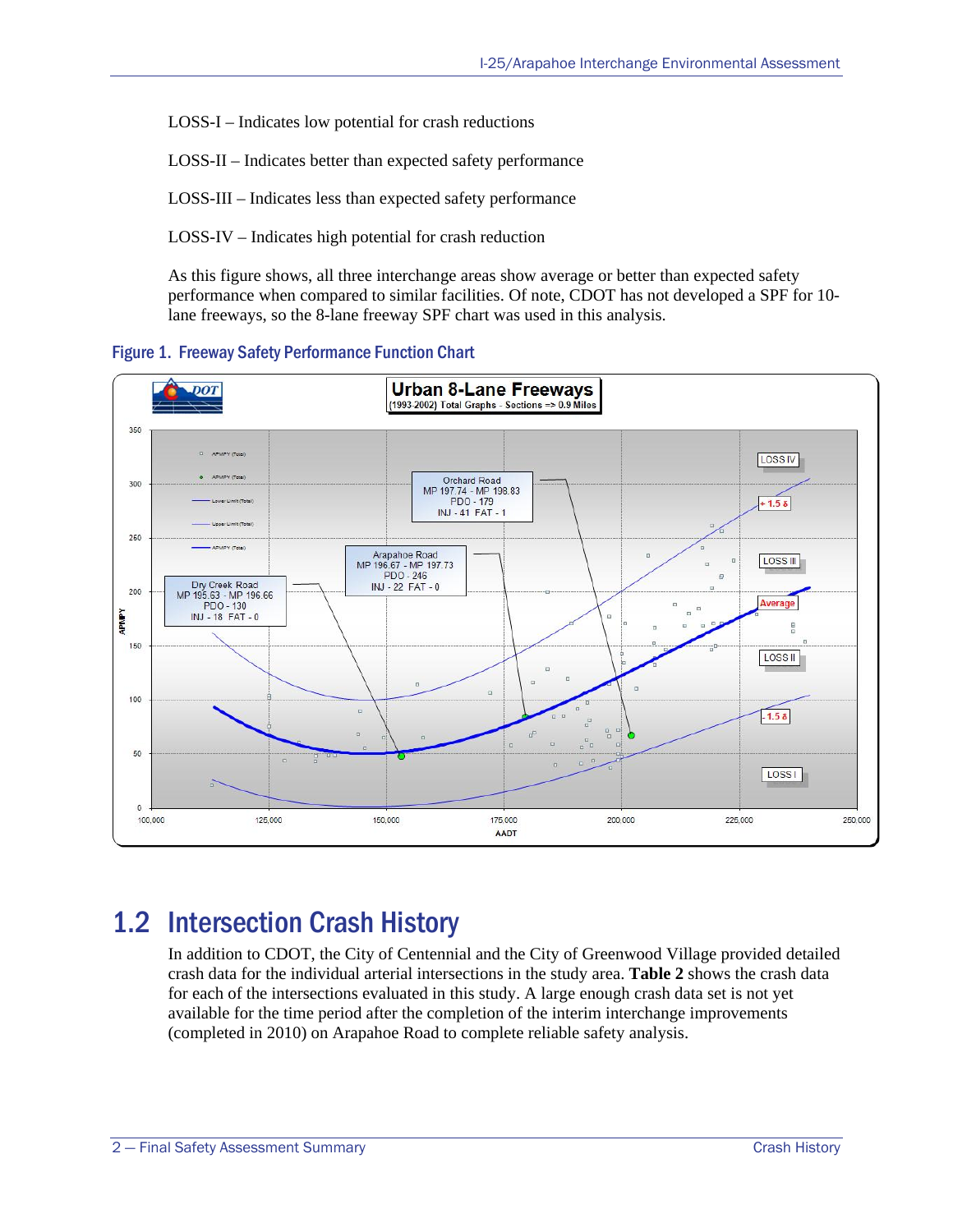#### Table 2. Intersection Crash Totals

|                                         |                      |                          | <b>Number of Crashes</b> |                  |                  |                |                                                             |  |
|-----------------------------------------|----------------------|--------------------------|--------------------------|------------------|------------------|----------------|-------------------------------------------------------------|--|
| <b>Intersection</b>                     | <b>Jurisdiction</b>  | <b>Date</b><br>To / From | <b>PDO</b>               | Injury           | Fatal            | <b>Total</b>   | <b>Most Significant</b><br>Type(s)                          |  |
| <b>Arapahoe Road Intersections</b>      |                      |                          |                          |                  |                  |                |                                                             |  |
| Arapahoe Rd. /<br>Greenwood Plaza Blvd. | Greenwood<br>Village | $01/07 - 12/09$          | 23                       | 5                | $\boldsymbol{0}$ | 28             | Sideswipe                                                   |  |
| Arapahoe Rd. /<br>Yosemite St.          | Greenwood<br>Village | $01/07 - 12/09$          | 82                       | 14               | $\boldsymbol{0}$ | 96             | Broadside,<br>Overtaking turn &<br>Bicycle <sup>(1)</sup>   |  |
| Arapahoe Rd. /<br>Xanthia St.           | Greenwood<br>Village | $01/07 - 12/09$          | $\mathbf{1}$             | $\mathbf{0}$     | $\boldsymbol{0}$ | $\mathbf{1}$   | None                                                        |  |
| Arapahoe Rd. /<br>SB I-25 Ramp          | <b>CDOT</b>          | $01/06 - 12/08$          | 39                       | 3                | $\boldsymbol{0}$ | 42             | Sideswipe & curb                                            |  |
| Arapahoe Rd. /<br>NB I-25 Ramp          | <b>CDOT</b>          | $01/06 - 12/08$          | 73                       | 6                | $\boldsymbol{0}$ | 79             | Broadside,<br>Overtaking turn, &<br>Median barrier $^{(2)}$ |  |
| Arapahoe Rd. /<br>Boston St.            | <b>CDOT</b>          | $01/06 - 12/08$          | 55                       | 8                | $\boldsymbol{0}$ | 63             | Rear end                                                    |  |
| Arapahoe Rd. /<br>Clinton Ct.           | <b>CDOT</b>          | $01/06 - 12/08$          | 32                       | $\boldsymbol{0}$ | $\boldsymbol{0}$ | 32             | Rear end &<br>Sideswipe                                     |  |
| Arapahoe Rd. /<br>Dayton St.            | <b>CDOT</b>          | $01/06 - 12/08$          | 70                       | 9                | $\mathbf{0}$     | 79             | Rear end & head<br>on $(3)$                                 |  |
| <b>Yosemite Street Intersections</b>    |                      |                          |                          |                  |                  |                |                                                             |  |
| Yosemite St. /<br>Xanthia St.           | Centennial           | $01/07 - 12/09$          | 11                       | $\overline{0}$   | $\overline{0}$   | 11             | Other fixed objects                                         |  |
| Yosemite St. /<br>Briarwood Blvd.       | Centennial           | $01/07 - 12/09$          | $\mathbf{1}$             | $\boldsymbol{0}$ | $\boldsymbol{0}$ | $\mathbf{1}$   | None                                                        |  |
| Yosemite St. /<br>Davies Ave.           | Centennial           | $01/07 - 12/09$          | $\mathfrak{Z}$           | $\mathbf{0}$     | $\mathbf{0}$     | $\overline{3}$ | None                                                        |  |
| Yosemite St. /<br>Easter Pl.            | Centennial           | $01/07 - 12/09$          | $\overline{4}$           | $\boldsymbol{0}$ | $\mathbf{0}$     | $\overline{4}$ | None                                                        |  |
| Yosemite St. /<br>Alton Wy.             | Centennial           | $01/07 - 12/09$          | 5                        | $\mathbf{1}$     | $\boldsymbol{0}$ | $6\,$          | Curb                                                        |  |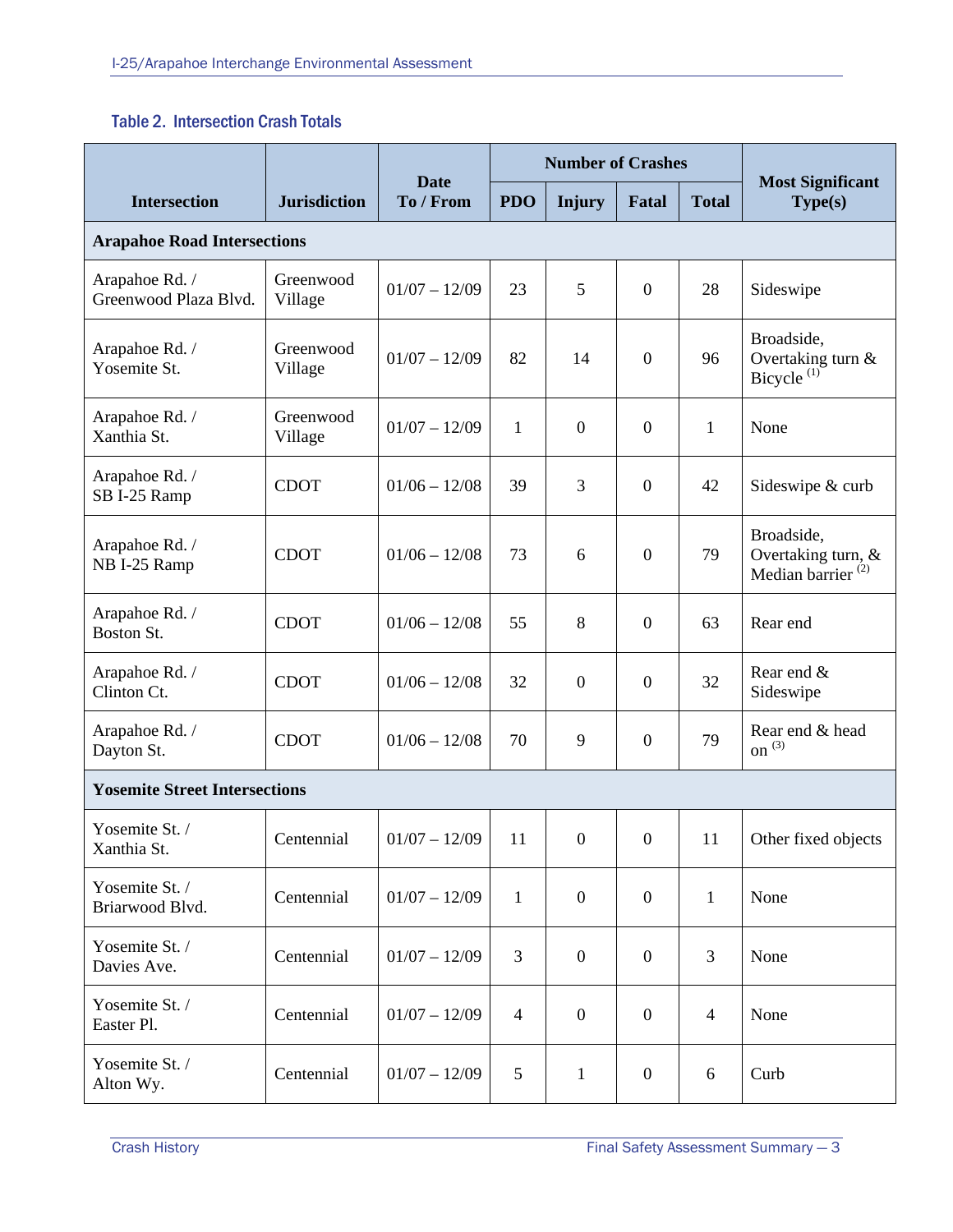|                                     |                      | <b>Date</b><br>To / From | <b>Number of Crashes</b> |                |              |              |                                    |  |
|-------------------------------------|----------------------|--------------------------|--------------------------|----------------|--------------|--------------|------------------------------------|--|
| <b>Intersection</b>                 | <b>Jurisdiction</b>  |                          | <b>PDO</b>               | <b>Injury</b>  | Fatal        | <b>Total</b> | <b>Most Significant</b><br>Type(s) |  |
| <b>Clinton Street Intersections</b> |                      |                          |                          |                |              |              |                                    |  |
| Clinton St. $\ell$<br>Clinton Ct.   | Greenwood<br>Village | $01/07 - 12/09$          | 2                        | $\overline{0}$ | $\theta$     | 2            | None                               |  |
| Clinton St. $\ell$<br>Costilla Ave. | Greenwood<br>Village | $01/07 - 12/09$          | 3                        | $\overline{2}$ | $\Omega$     | 5            | Approach turn                      |  |
| Clinton St. $/$<br>Easter Ave.      | Centennial           | $01/07 - 12/09$          | 3                        | $\overline{0}$ | $\theta$     | 3            | None                               |  |
| Clinton St. /<br>Geddes Ave.        | Centennial           | $01/07 - 12/09$          | 1                        | $\mathbf{0}$   | $\mathbf{0}$ | 1            | None                               |  |

 $(1)$  2 bicycle crashes at Arapahoe/Yosemite

(2) 3 median barrier crashes at Arapahoe/NB ramp

 $(3)$  2 head-on crashes at Arapahoe/Dayton

This table shows that the highest crash totals are at intersections along Arapahoe Road. Several crash types, including rear end, broadside, sideswipe, overtaking turn and median barrier, have been identified as the most significant crash types at more than one intersection along Arapahoe Road. This signifies the need for measures to be taken in order to reduce the occurrence of these crash types.

**Figure 2** shows both the freeway and intersection analyses completed for this study as well as how the segment or intersection is performing based on the available crash data. This figure also shows the crash rates for the freeway and arterial segments and how they compare to statewide average crash rates.

Arapahoe Road through and east of the I-25 interchange has a crash rate higher than the statewide average for property damage only crashes. All interstate crash rates in the study area are lower than the statewide average rates.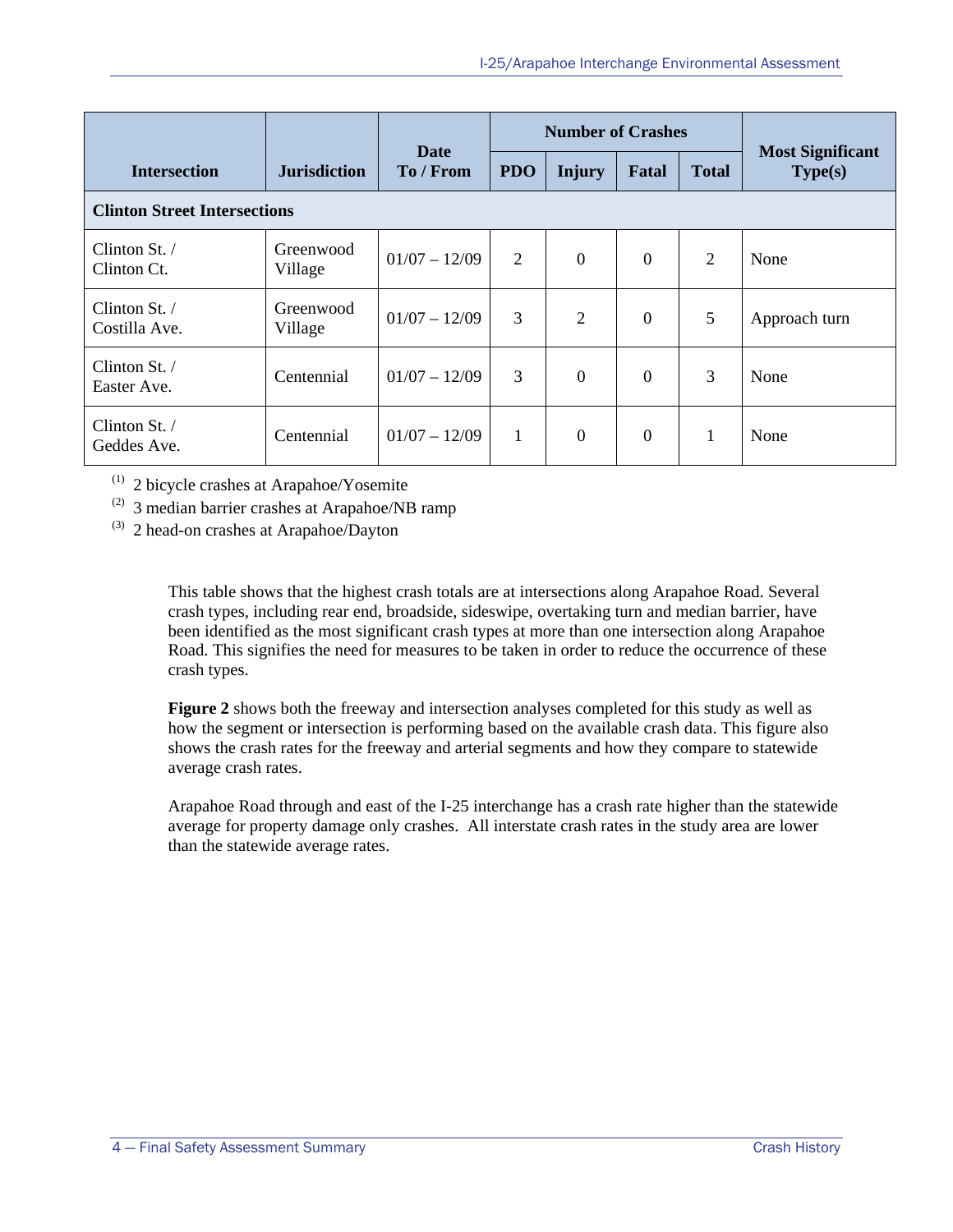#### Figure 2. Crash History



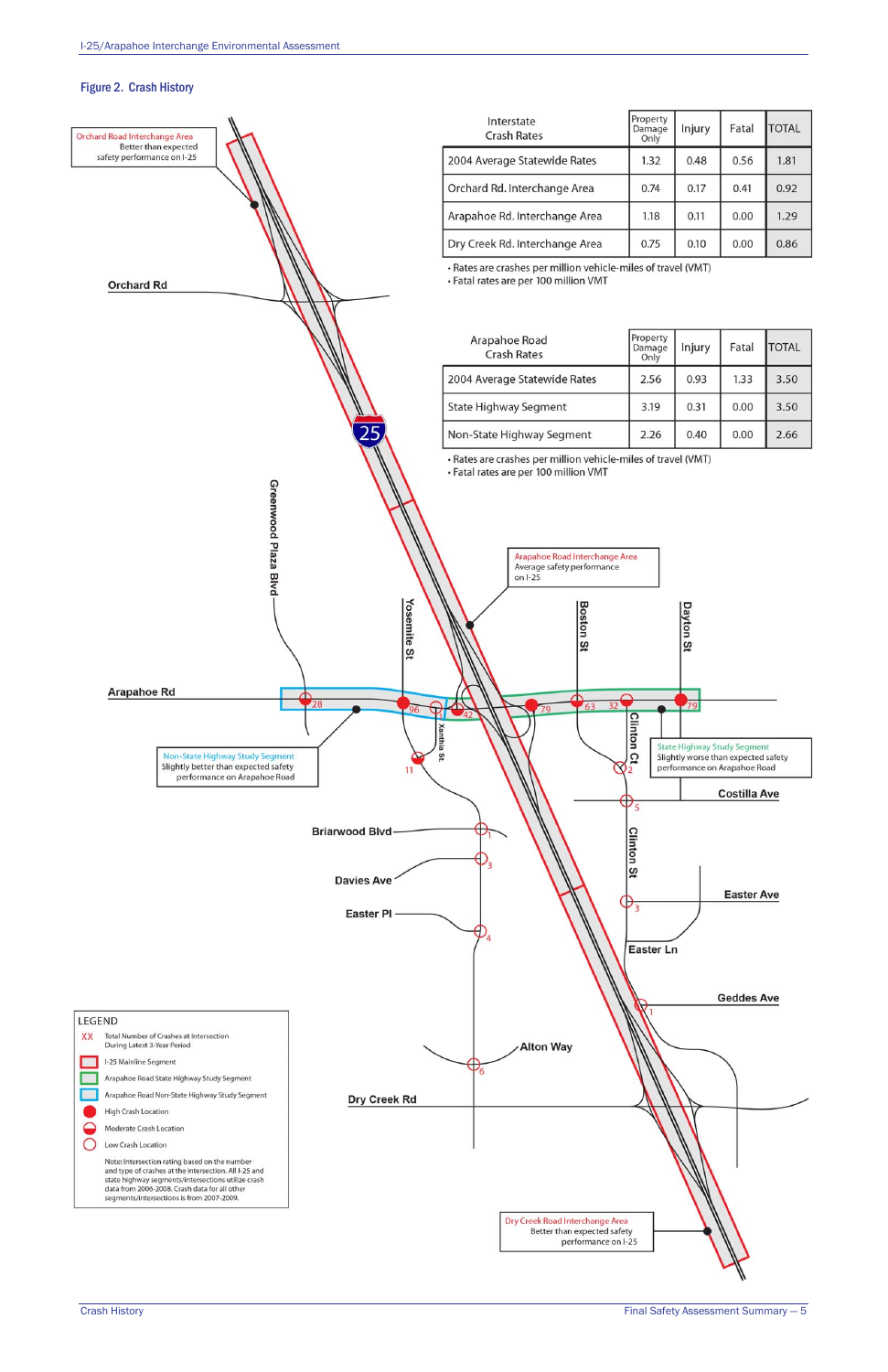Intentionally blank page.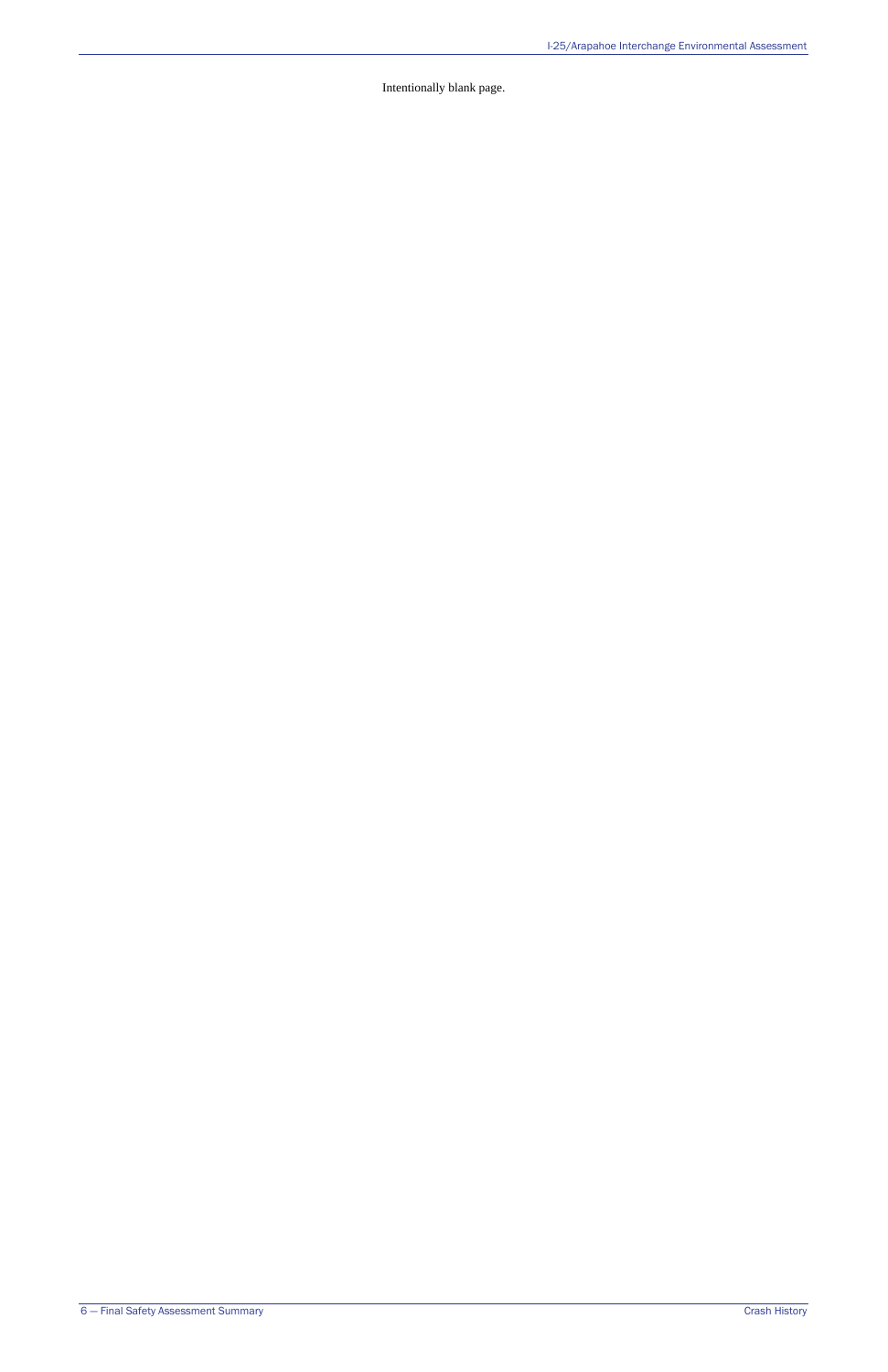### 2 Future Freeway and Street Safety

Four different future interchange alternatives were analyzed for the Arapahoe/I-25 interchange. These alternatives include:

- No Action
- Improved Partial Cloverleaf
- Improved Partial Cloverleaf with Costilla Crossing
- Three Level Partial Cloverleaf

Each of these alternatives was evaluated with regard to safety and crash totals were predicted to compare and contrast each of the alternatives. Forecasted traffic volumes for 2035 were utilized in the prediction of crashes for each of the alternatives.

### 2.1 Interstate 25 Crash Predictions

The mainline freeway configuration and 2035 traffic volumes are the same for all four alternatives and therefore the expected freeway crash totals are the same for all four alternatives. Safety projections along the mainline freeways in the study area were completed using a variation of the Safety Performance Function (SPF) procedures developed by the CDOT Traffic and Safety Engineering department. CDOT's SPF charts were used to estimate the future number of crashes on I-25 in the vicinity of the Arapahoe Road interchange based on historic crash data, existing traffic volumes and projected future 2035 traffic volumes. Using this methodology, there are expected to be approximately 205 to 225 crashes per year in 2035 on mainline I-25 in the vicinity of the Arapahoe/I-25 interchange. This compares to approximately 85 crashes per year during the current study period (January 2006 – December 2008).

### 2.2 Intersection Crash Predictions

Safety projections for the seventeen intersections within the study area were completed using the intersection SPFs that have been developed by CDOT. These SPF charts utilize historic crash data as well as the daily traffic volumes on the main roadway and the side street to estimate the number of crashes at each intersection. CDOT has developed SPF charts for various laneage, traffic control and the number of legs for each intersection configuration. Once the intersection crash totals were predicted using the SPF charts, crash modification factors (CMFs) from the Highway Safety Manual (AASHTO, 2010) were utilized to adjust the SPF predicted crash totals to account for some of the unique geometric conditions at the interchange. A CMF is a numeric value that either adjusts a crash total up or down based on a specific geometric or traffic control condition. For example, removal or relocation of a fixed object was one of the CMFs used for the two ramp terminal intersections on Arapahoe Road at I-25. This was used to account for the removal of the existing concrete barrier under I-25 on Arapahoe Road.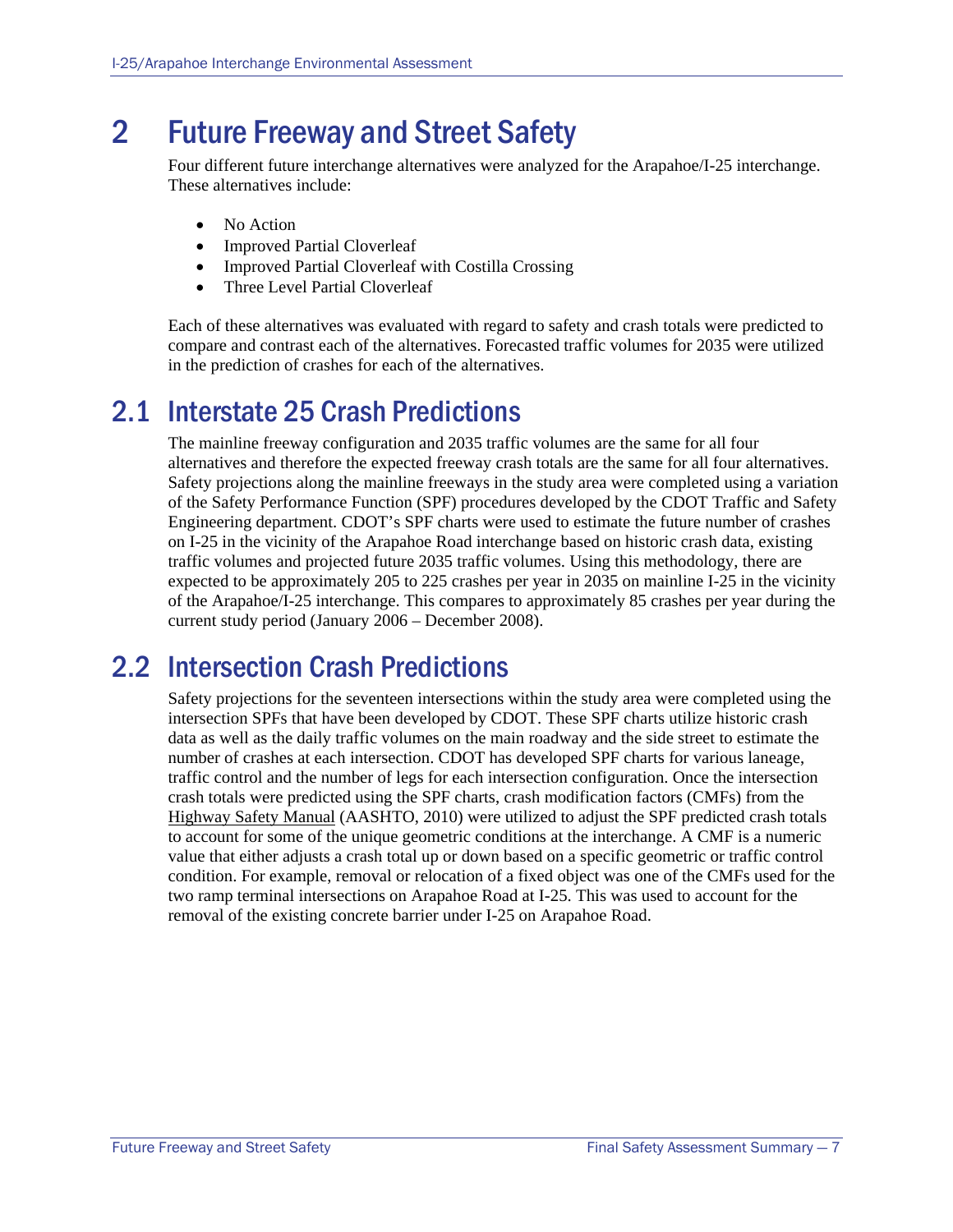**Table 3** shows the results of the intersection crash estimate analyses for each of the four alternatives. The numbers shown are the total number of crashes expected to occur at all seventeen intersections over the course of a year.

#### Table 3. Intersection Crash Predictions

| <b>Alternative</b>                                        | <b>Observed or Predicted Crash Totals</b><br>(per year) |
|-----------------------------------------------------------|---------------------------------------------------------|
| Existing                                                  | 152                                                     |
| No Action                                                 | $255 - 275$                                             |
| <b>Improved Partial Cloverleaf</b>                        | $230 - 250$                                             |
| <b>Improved Partial Cloverleaf with Costilla Crossing</b> | $230 - 250$                                             |
| Three Level Partial Cloverleaf                            | $220 - 240$                                             |

As can be seen in this table, each of the interchange alternatives is expected to reduce the number of intersection crashes within the study area when compared to the No Action alternative. The following provides a summary of the findings.

- The Improved Partial Cloverleaf alternatives are expected to be better than No Action due to the removal of the existing concrete barrier between the through travel lanes on Arapahoe Road. In addition, both of the Partial Cloverleaf alternatives are expected to only have about 10 more crashes per year than the three level interchange alternative.
- The Three Level Partial Cloverleaf interchange is expected to have the least number of intersection crashes. This is because through traffic on Arapahoe Road through each of the signalized intersections in the interchange is expected to decrease with the addition of the tunnel for through traffic. This reduction in the traffic volume through the interchange intersections reduces the amount of exposure at each intersection and therefore the expected number of crashes.
- The overall crash totals for the two Partial Cloverleaf alternatives is the same. However, with the Costilla Crossing alternative, the number of crashes at the intersections on Arapahoe Road is expected to decrease by about 5 crashes per year while the number of crashes along Costilla Avenue is expected to increase by the about same amount.